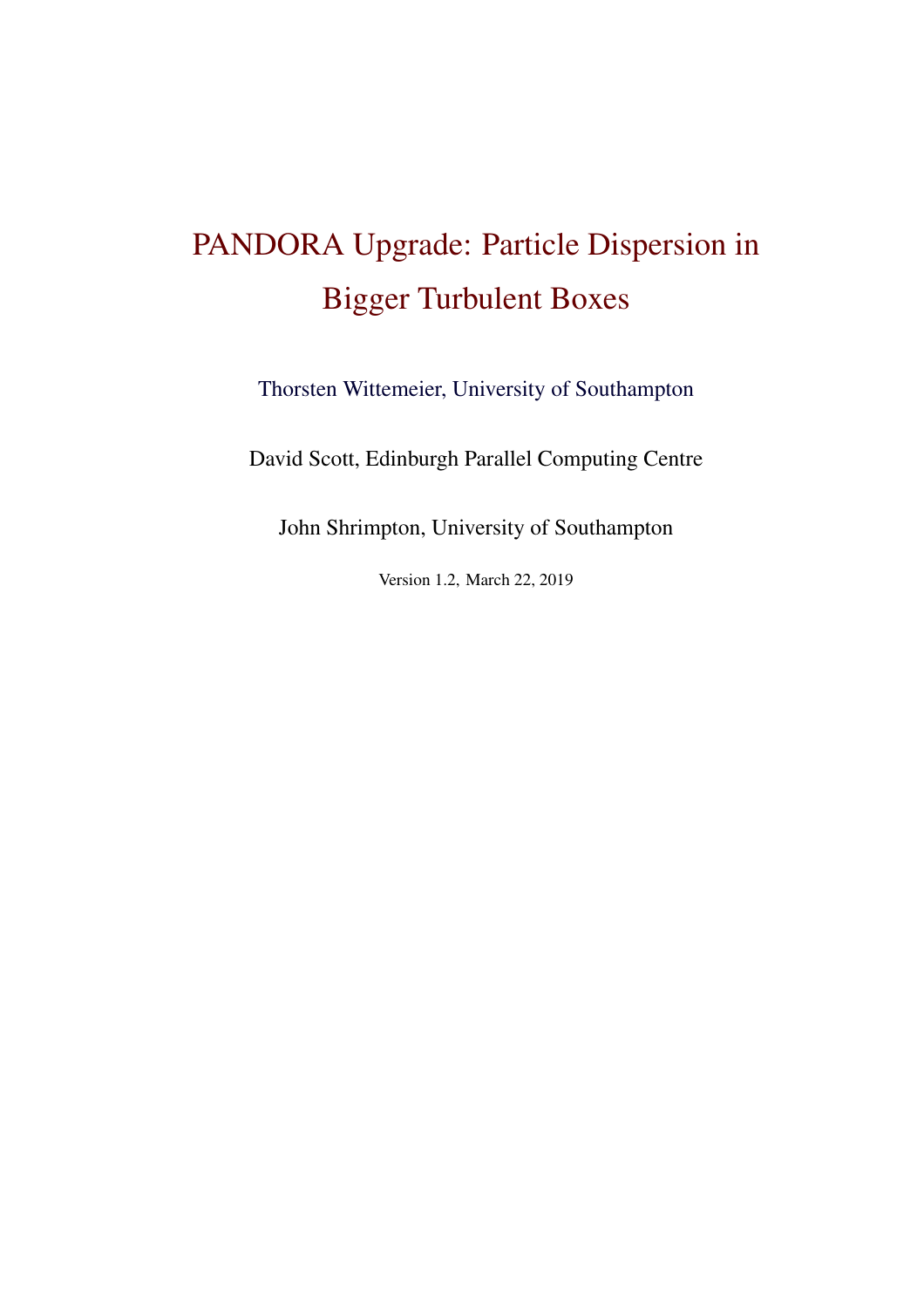## 1. Introduction

PANDORA [\[6](#page-18-0), [8\]](#page-19-0) is a pseudo-spectral flow solver providing solutions to the Navier-Stokes equations in a  $2\pi^3$  domain for isotropic and homogenous turbulent flow using FFTW [\[5\]](#page-18-0) and MPI. It also includes the tracking of a large number of point Lagrangian particles. PANDORA is a pseudo-spectral direct numerical simulation code and as such does not need any halos for parallelisation. However, the Lagrangian particles stay within the part of the fluid domain associated to the process they are on. For computing the equation of motion for the particles it is necessary to interpolate the fluid velocity at the position of the particle. In particular when higher order interpolation schemes are used, fluid information from parts of the domain associated with other processes is needed. This information is provided by halos. The performance of PANDORA, in particular scalability and memory use, is heavily dominated by the way the halos are implemented.

A new version of PANDORA based on the libraries FFTW and PETSc [\[1,](#page-18-0) [2](#page-18-0), [3\]](#page-18-0) was developed within this eCSE project. The aim of the project was to overcome the limitations of the previous code in terms of memory use and efficiency. The parallelisation was changed from a 1D ('slab') decomposition to a 2D ('pencil') decomposition. All of the parallelisation was implemented using distributed arrays as provided by PETSc. The global transforms that are necessary to perform FFT in all three directions have been implemented using the parallel transpose functions of FFTW.

#### 1.1. Performance issues with the previous code

Several issues prevented the use of the code for large-scale computations. First of all, a significant amount of the data stored in the old code is not necessary. In a pseudospectral DNS code, real-space information is only needed for computing the non-linear term of the Navier-Stokes equation from the velocity and vorticity (in the rotational formulation). When particles are included, an additional use of real-space information is the interpolation of fluid velocities at the particle position. It is therefore not necessary to permanently store the real-space information. Once the non-linear term is computed, the vorticity is also not needed any further. The 1D spatial decomposition (slab decomposi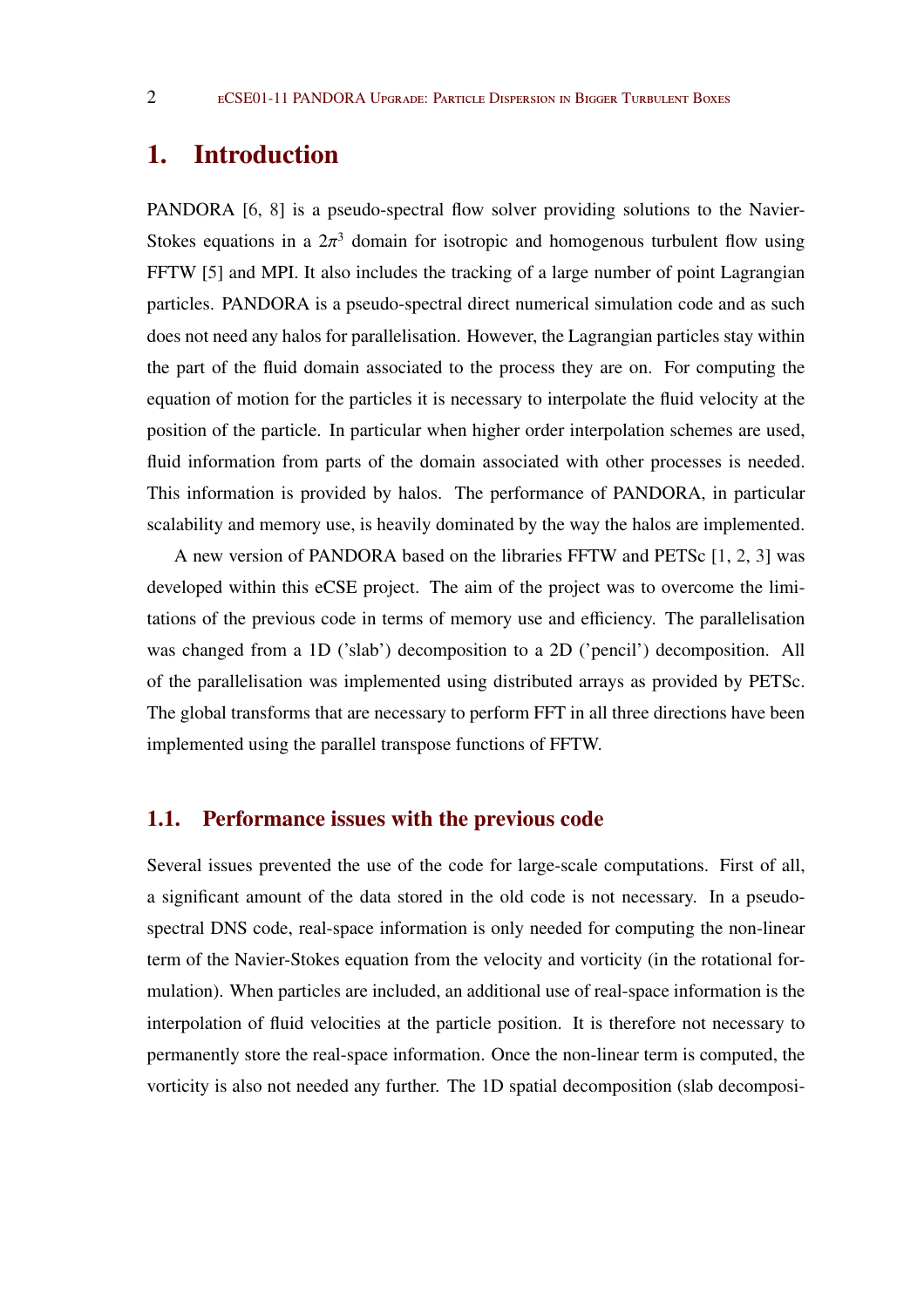tion) determines the memory load per compute node and a puts a limit to the maximum size of simulations domains. The use of halo layers compounds this issue. There is a MPI overhead with this method - splitting the sub- domains into thinner and thinner slices (ie more cores per job) increases the parallel data transfer of the fluid information and the proportion of halos in the memory. Furthermore the parallelisation of the old code was inflexible and required 2*<sup>n</sup>* number of cores, which means on ARCHER nodes typically 8 out of 24 cores are idle. The size of the velocity halo can be drastically reduced by simply changing the 1D (slab) decomposition to a 2D (pencil) decomposition.

Dealiasing in PANDORA is performed using the 2/3 rule, which means that the 1/3 highest wavenumbers are set to zero. Taking into account all three dimensions, this means that only  $(2/3)^3 = 8/27$  of the arrays contain non-zero values. The Fourier transforms are performed in 1D and 2D in the slab decomposition and in 1D in the pencil decomposition. Therefore it can be avoided to store zeroes by zero-padding of the buffered array before each transform. The particle arrays are allocated to a fixed size which accounts for a possible higher number of particles on a given process. By using dynamic allocation, a further reduction in memory use can be achieved.

Two fluid arrays (one in real space, the other in wave space) were identified that could easily be replaced by scalar variables within the loop for the computation of the Navier-Stokes equation, thus freeing up a significant amount of memory.

In PANDORA, the real space arrays are used to store coordinates, fluid velocity, fluid vorticity, Runge-Kutta buffer and the non-linear term. All of these arrays include a halo, whereas this is only (temporarily) necessary for the velocity and only for the interpolation of the fluid velocity at the particle position. The coordinates do not need to be stored at all. They are sufficiently simple to compute them directly when needed. Similarly, the wave number does not need to be saved and can be computed when needed.

#### 1.2. Goals of the eCSE project

The first goal of the project was to reduce the per-node memory usage. The minimum success metric was to undertake computations on ARCHER of at least  $4096<sup>3</sup>$  grid points on 128 ARCHER nodes and ideally 8192<sup>3</sup> domains on around 1000 ARCHER nodes.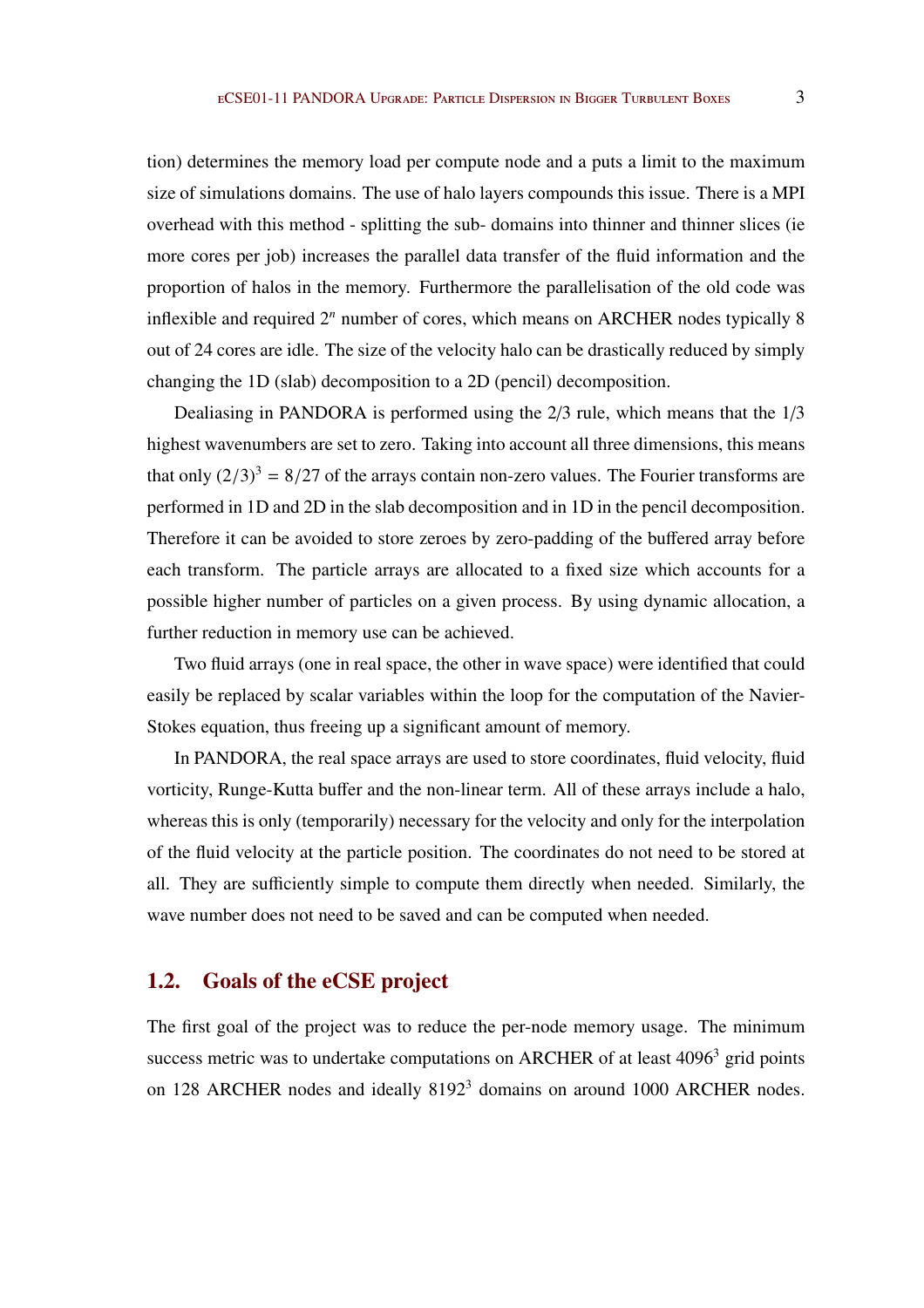This involved changing the domain decomposition from 1D to 2D as well as using the real-space data for computing the non-linear terms and solving the Maxey-Riley equation for the Lagrangian particles immediately after the Fourier transform rather than storing the real-space data permanently. A further part of this work package was to use the halo arrays only for the fluid velocity and only when PANDORA is being used with particles.

Another main objective was to improve the parallel I/O performance of the code and speed up the data transfer as well as enable the use of HDF5 and NetCDF. First tests of parallel particle restart files had already been successfully performed using MPI I/O prior to the eCSE project. However, the unequal number of particles per process leads to additional complications not present for the fluid restart files. An additional part of the project was to open-source and document the code and to demonstrate scaling up to 1000 cores.

## 2. Implementation of the new PANDORA 2.0 code

The PANDORA code was reimplemented in its entirety using parts of the existing code and making extensive use of PETSc. Table [1](#page-5-0) summarises the major differences. First of all, the 1D decomposition of the old code was replaced with a 2D decomposition. This was achieved using distributed arrays as provided by the PETSc library. Whereas the 2/3 rule is used for dealiasing in both codes, the higher, i.e. aliased, wave modes are not stored in PANDORA 2.0, thus saving a significant amount of memory. Only those arrays that are strictly necessary are stored in the new implementation of PANDORA.

Most of the program flow is executed on 2D slabs, the orientation of which is dictated by the consecutive Fourier transforms and global transposes. In order to achieve this, we split MPI communicators using the minimum coordinate in the third direction as colour. This is easily done using PETSc and was implemented in a similar way to that used in the TPLS code, which was optimised in a previous eCSE project [\[4\]](#page-18-0). The global transpose between Fourier transforms, which was previously implemented by bespoke MPI routines, has now been delegated to the FFTW-MPI library, which chooses the fastest algorithm at initialisation, as is also the case for the initialisation of the Fast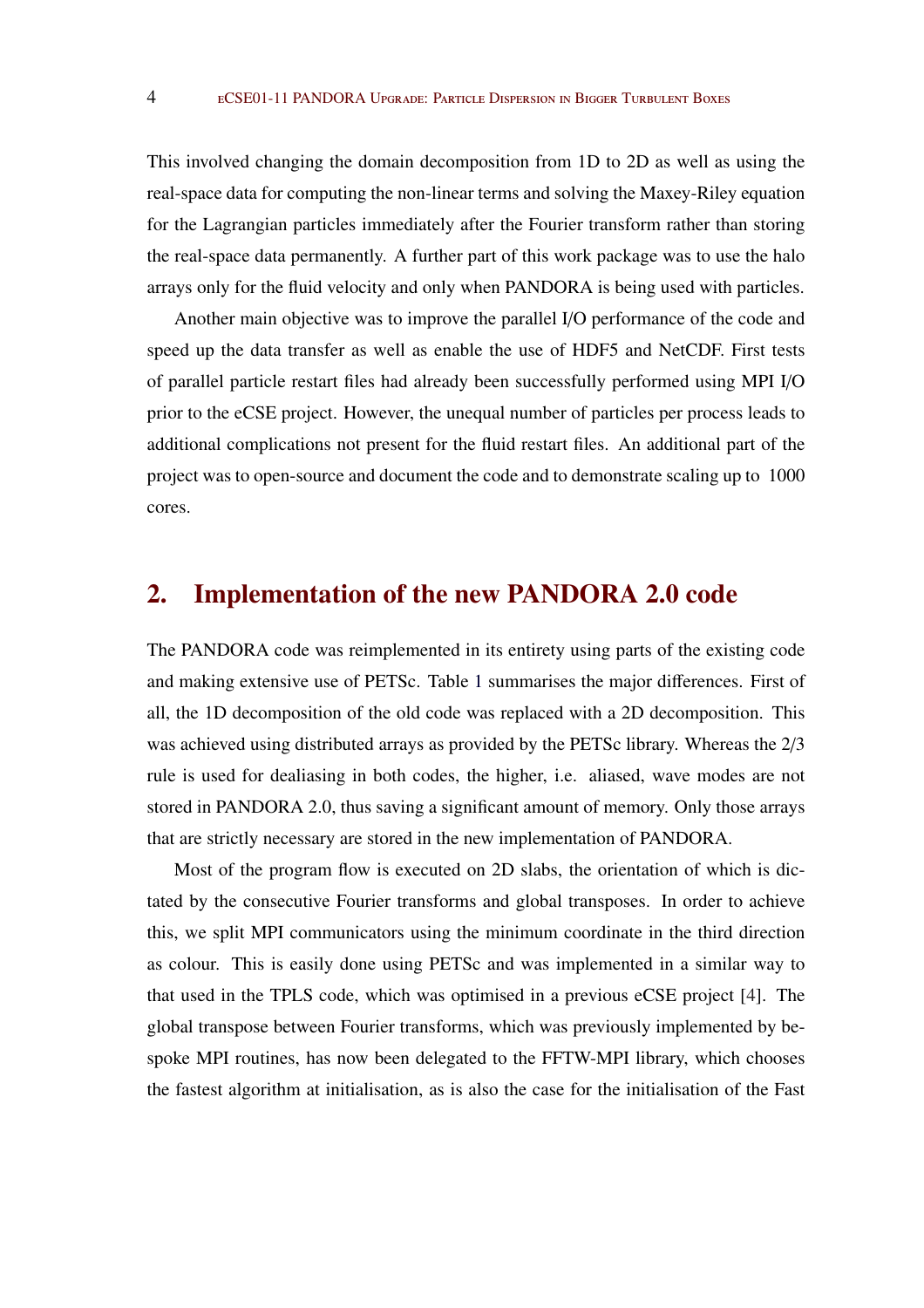Fourier Transforms. Code for both in-place and out-of place communication has been implemented, the latter enabling MPI AllToAll communication, but evidently using more memory.

Parallel file input and output uses the MPI-IO routines as defined in the MPI 3.0 standard in both codes. However the new code accesses these routines indirectly through PETSc. This allows for an easy access to other file formats like HDF5 or VTK without major changes. We chose MPI-IO for reading and writing the restart files due to its performance. Using PETSc, small file conversion routines can be easily implemented. As the particle arrays in the old PANDORA code were not implemented in natural Fortran ordering, efficient particle restart file reading and writing in parallel was difficult to achieve. We have fixed this problem in the new code. The number of particles on each process is now updated at each time step and the particles are stored in appropriately sized arrays, whereas the old code had predefined arrays of a fixed size. This led to a significant reduction in memory use.

PANDORA 2.0 makes extensive use of Fortran 2003/2008 functionality where appropriate. In particular the iso C bindings provide a useful means of standardising all variable types. Although the code can be used with the standard 32-bit version of PETSc, it is 64 bit enabled, allowing domain sizes with more than  $2 \frac{147}{483} \cdot 648 = 2^{31}$  grid points.

The program flow has been slightly modified, mainly to make better use of data already available in memory, as shown in figures [1](#page-6-0) and table [2](#page-7-0) for the previous code and figure [2](#page-8-0) and table [3](#page-9-0) for the new code. Both codes use the same memory-saving third-order Runge Kutta time-stepping scheme [\[10\]](#page-19-0), but as a comparison of tables [2](#page-7-0) and [3](#page-9-0) shows, it has been reorganised to directly use information in fast memory rather than separating the solution of the Navier-Stokes and Maxey-Riley equations and the Runge-Kutta scheme as in the old code. The equation of motion for the particles is now solved before the Navier-Stokes equation. This has two advantages. First of all, the real-space fluid velocity field can be used directly after computing the non-linear term and can then be discarded. The halos are made accessible for the velocity interpolation at the particle position by obtaining PETSc local vectors from the global vectors (i.e. arrays containing halos as opposed to arrays without). The other advantage of solving the particle equation first is that this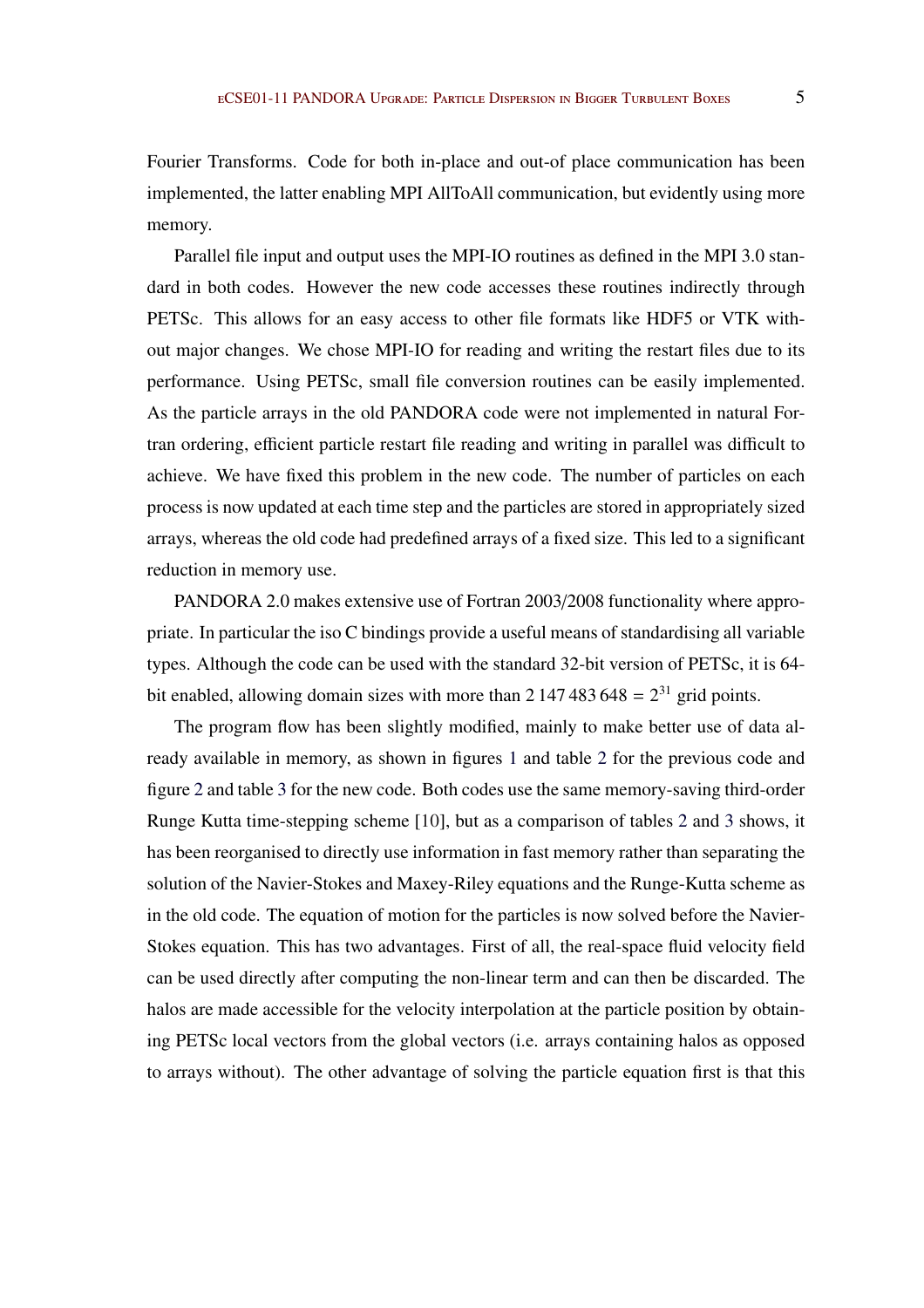<span id="page-5-0"></span>

|                        | <b>PANDORA</b>                   | <b>PANDORA 2.0</b>                      |
|------------------------|----------------------------------|-----------------------------------------|
| Decomposition          | Slab(1D)                         | Pencil (2D)                             |
|                        | own MPI routines                 | PETSc                                   |
| Number of MPI          | $2^n$ , no more than number of   | any; no more than product of            |
| processes              | grid points in the parallelised  | the number of wavemodes in              |
|                        | direction                        | the parallelised direction              |
| Halos                  | all real-space arrays            | only velocity (particle simulations)    |
| Dealiasing             | $2/3$ Rule:                      | $2/3$ Rule:                             |
|                        | Set wavemodes                    | Do not save wavemodes                   |
|                        | $ k  > 1/3N$ to zero             | k  > 1/3N                               |
|                        | $\rightarrow 1^3 = 1$            | $\rightarrow$ (2/3) <sup>3</sup> = 8/27 |
| Wave-space arrays      | Velocity, vorticity,             | Velocity, Runge-Kutta                   |
|                        | Runge-Kutta, wave numbers        |                                         |
| 1D real-space /        |                                  | Velocity, vorticity                     |
| 2D wave-space arrays   |                                  |                                         |
| Real-space arrays      | Velocity, vorticity, coordinates | 2D velocity and vorticity,              |
|                        |                                  | Particle simulations only:              |
|                        |                                  | (3D) velocity                           |
| Global transforms      | own MPI routines                 | FFTW-MPI                                |
| Particles              | Maxey-Riley equation             | Passive Particles and Maxey-Riley       |
|                        | (drag and gravity)               | equation (drag and gravity)             |
| Velocity interpolation | Polynomial interpolation and     | Lagrange interpolation (Neville)        |
|                        | Lagrange interpolation (direct   | algorithm), order only limited by       |
|                        | 1 solution), 1st - 4th order     | the halo nodes (cannot exceed size      |
|                        |                                  | of neighbouring processes)              |
| Parallel file I/O      | MPI-IO, own routines             | PETSc: MPI-IO, but easy to implement    |
|                        |                                  | other formats like VTK, HDF5            |
| Language               | Fortran 90/95                    | Fortran 2003/2008                       |
| Data types             | Generic Fortran                  | Almost exclusively ANSI C:              |
|                        |                                  | iso_c_bindings, PETSc, FFTW             |
| Documentation          | comments in source code only     | Doxygen                                 |

## Table 1: Comparison of PANDORA code and PANDORA 2.0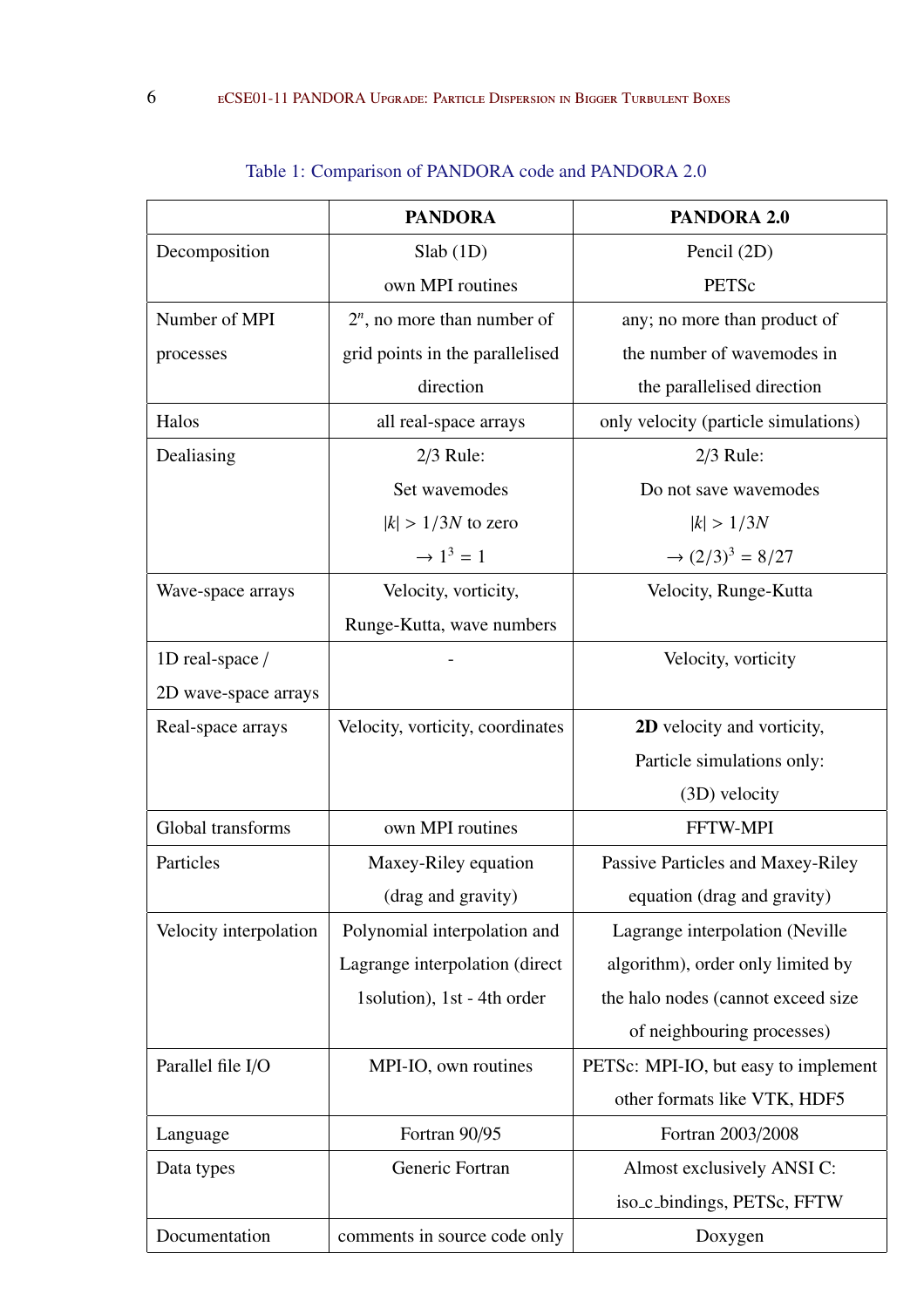<span id="page-6-0"></span>

Figure 1: Flowchart of a timestep in PANDORA. In each timestep a Runge-Kutta scheme is performed, followed by fluid and particle analysis. The Runga-Kutta scheme consists of four stages, each of which is composed of a fluid calculation followed by a particle calculation [\[11](#page-19-0)].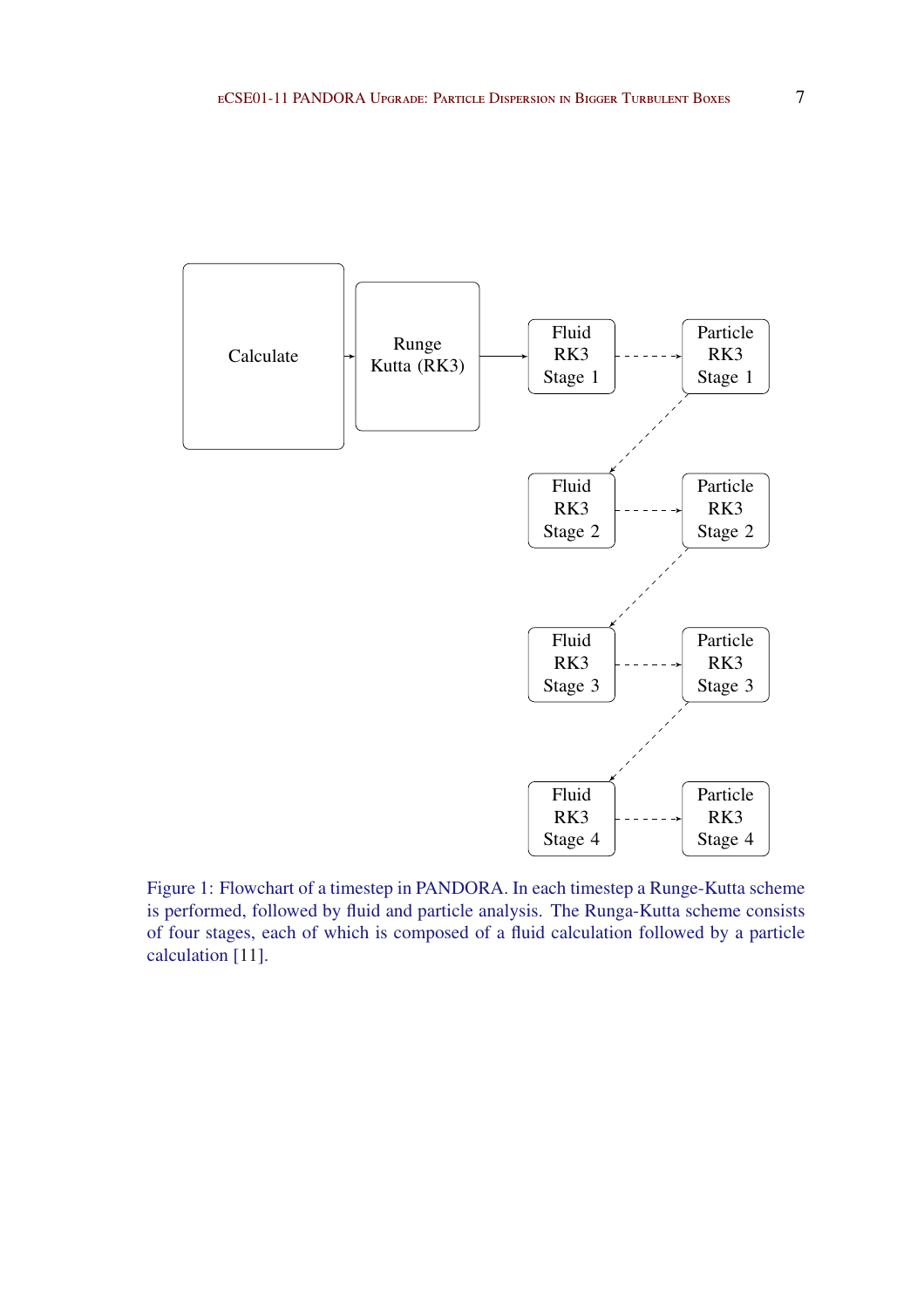<span id="page-7-0"></span>Stage 1:  $U_1 = U_n$ 

$$
G_1 = F(U_n, t_n)
$$

Stage 2:  $U_2 = U_1 + \frac{1}{3}$  $\frac{1}{3}\Delta tG_1$ 

$$
G_2 = -\frac{5}{9}G_1 + F(U_2, t_n + \frac{1}{3}\Delta t)
$$

Stage 3:  $U_3 = U_2 + \frac{15}{16} \Delta t G_1$ 

$$
G_3 = -\frac{153}{128}G_2 + F(U_3, t_n + \frac{3}{4}\Delta t)
$$

Stage 4:  $U_{n+1} = U_2 + \frac{8}{15}G_3$ 

Table 2: Runge-Kutta scheme used in PANDORA [\[11\]](#page-19-0)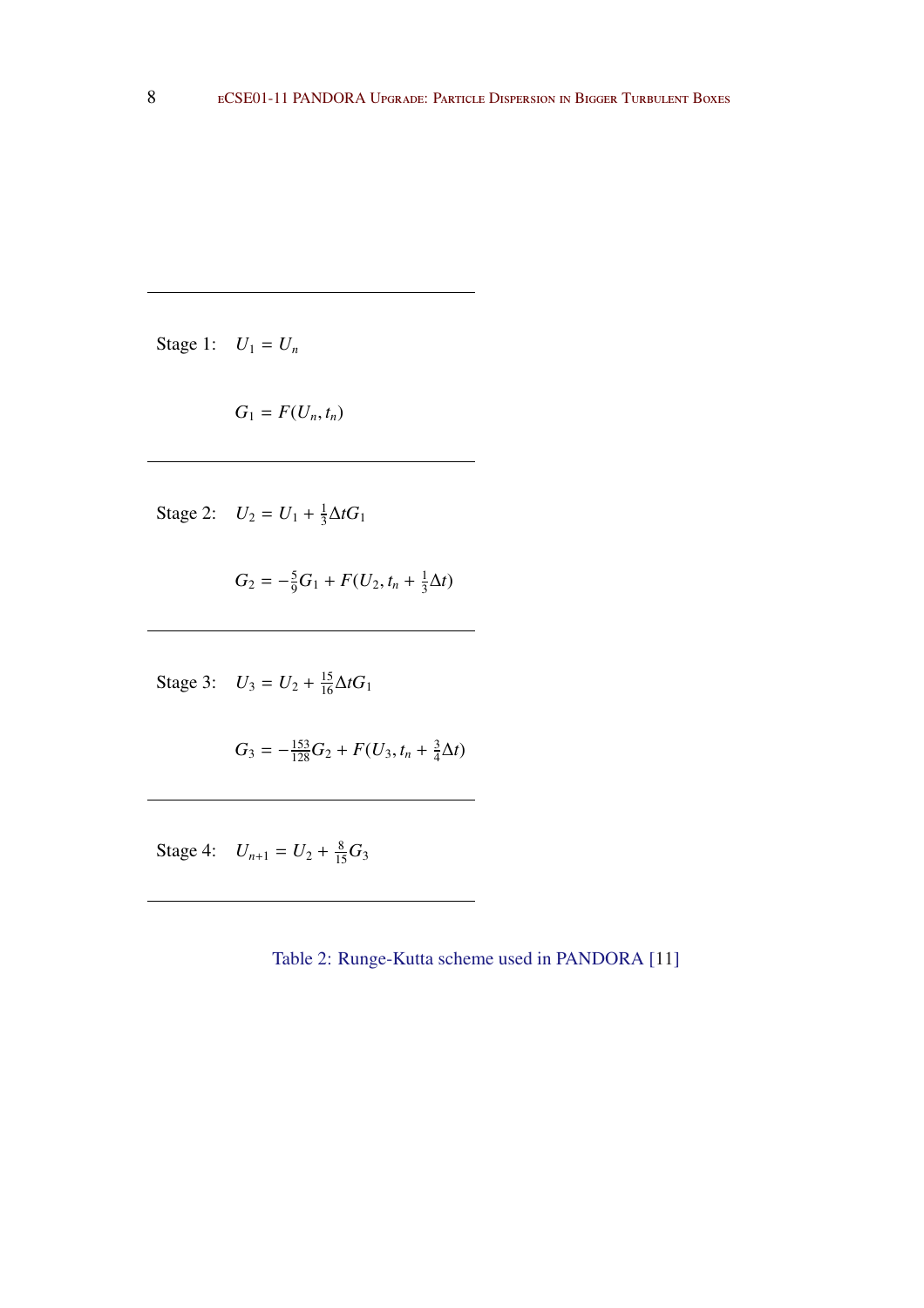<span id="page-8-0"></span>

Figure 2: Flowchart of a timestep in PANDORA 2.0. In each timestep a Runge-Kutta scheme is performed, followed by fluid and particle analysis. The Runga-Kutta scheme consists of three stages. As opposed to the previous PANDORA code, the particle Runge-Kutta routines are performed after calculating the non-linear term and before solving the Navier-Stokes equation.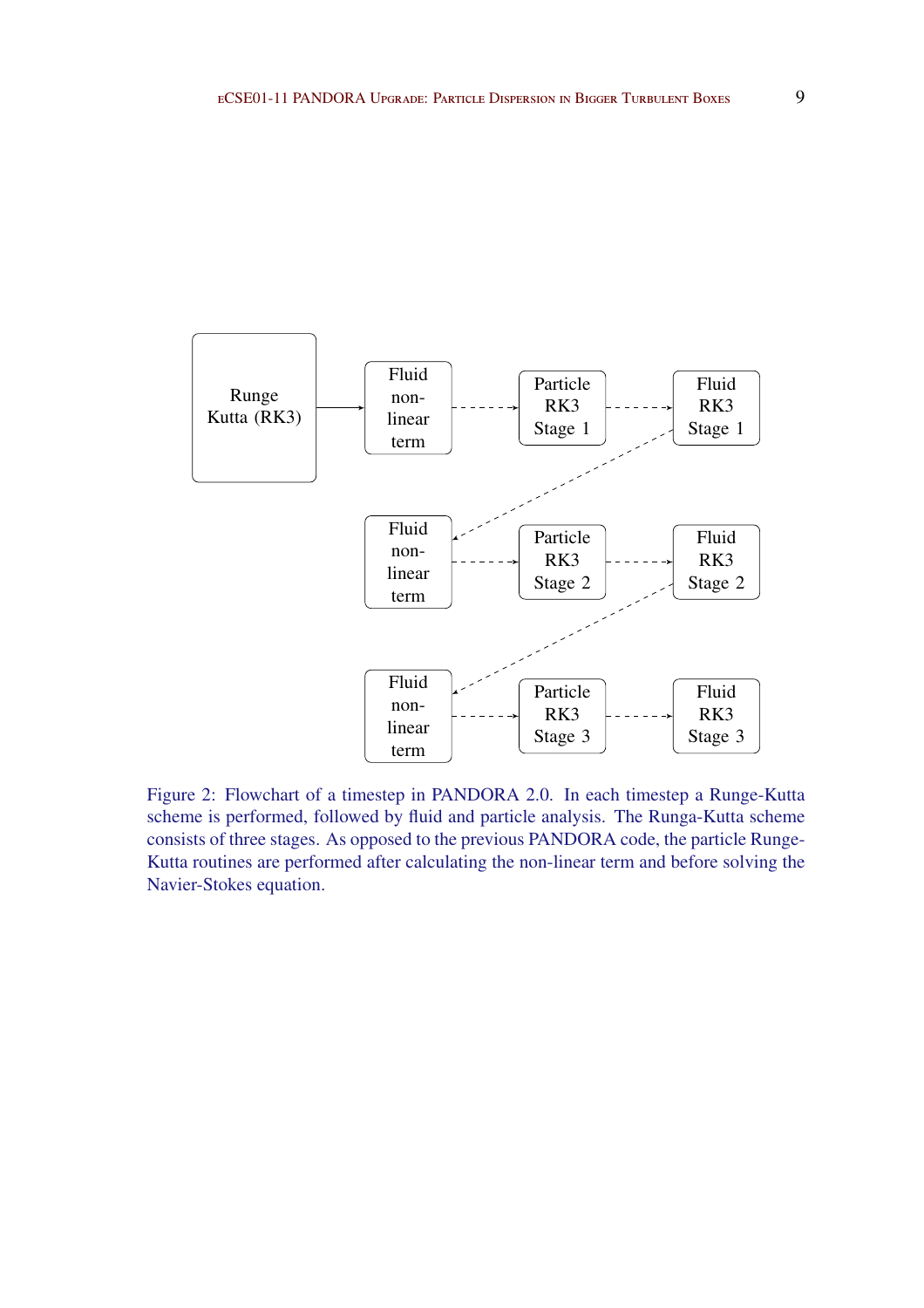<span id="page-9-0"></span>Stage 1:  $U_1 = U_n$ 

$$
G_1 = F(U_n, t_n)
$$
  

$$
U_2 = U_1 + \frac{1}{3}\Delta t G_1
$$

Stage 2:  $G_2 = -\frac{5}{9}G_1 + F(U_2, t_n + \frac{1}{3})$  $rac{1}{3}\Delta t$ 

 $U_3 = U_2 + \frac{15}{16} \Delta t G_1$ 

Stage 3:  $G_3 = -\frac{153}{128}G_2 + F(U_3, t_n + \frac{3}{4})$  $\frac{3}{4}\Delta t$ 

$$
U_{n+1} = U_2 + \frac{8}{15}G_3
$$

Table 3: Runge-Kutta scheme used in PANDORA 2.0. The scheme is essentially the same as in the old PANDORA code, but organised differently to directly use information that is already in memory.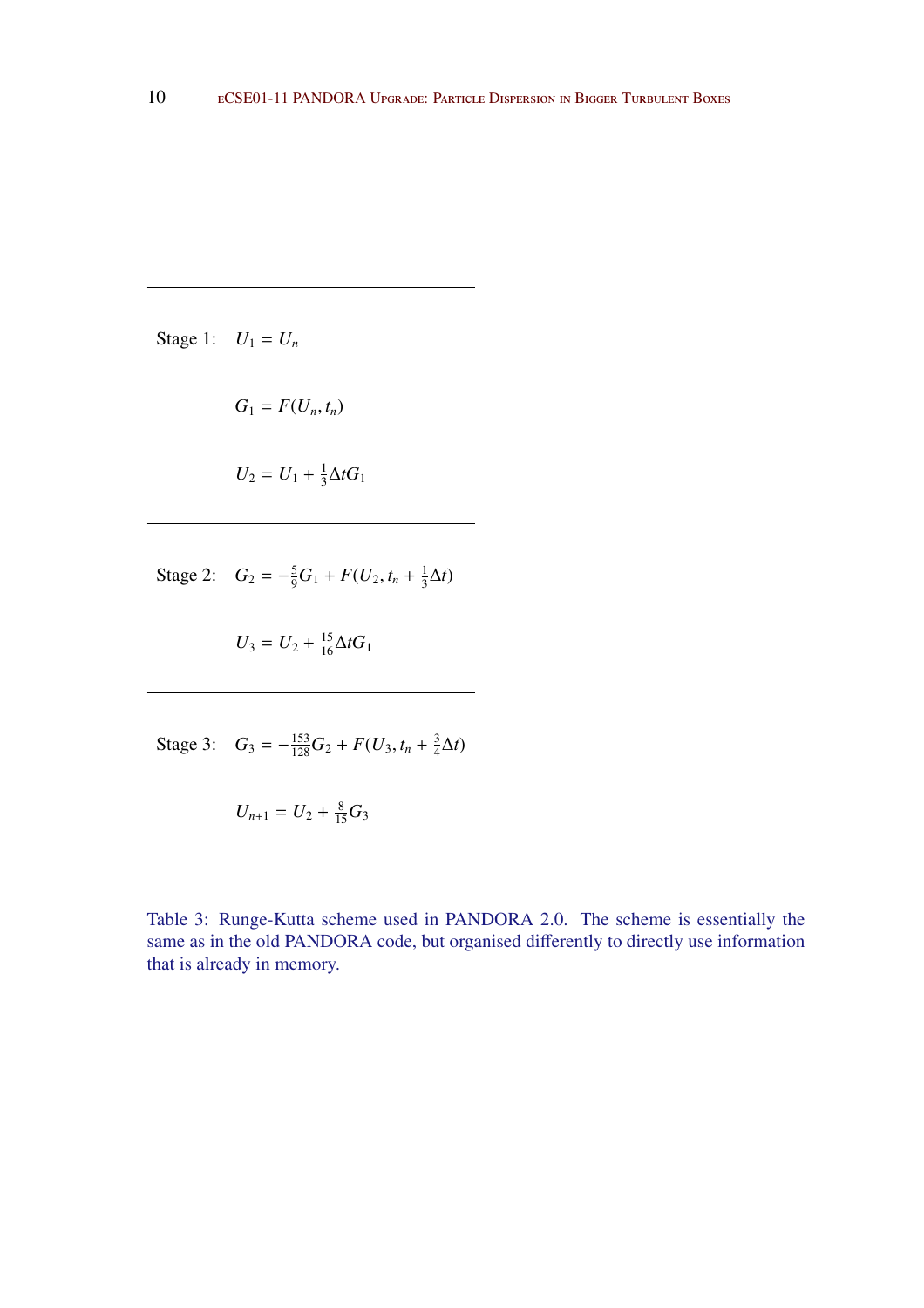allows for a natural way to provide the coupling force in two-way coupled simulations. The particle code has now been modified to allow for passive particles as well as inertial particles. Simultaneous simulations of passive and inertial particles are made available through the particle diameter, where negative diameters are reserved for passive particles (which obviously do not have a diameter or mass).

The main goal of the project was to reduce the memory use of PANDORA to allow for bigger simulations with more particles. This was achieved by storing only the data strictly necessary. Splitting MPI communicators in each of the two parallelised directions makes it possible to perform the main work on Fourier transforms and global transpose on two-dimensional slices in parallel. Therefore less memory is needed for buffer arrays. Since the 2/3 rule for dealiasing is used in PANDORA, it was attempted to avoid realspace data wherever possible. Applying the 2/3 rule in all three dimensions it can be seen that in wave-space only  $(2^3)/(3^3) = 8/27$  of memory is needed compared to the corresponding real-space data.

### 3. Results

#### 3.1. Reduction of memory use

A combination of the above principles led to a significant memory improvement com-pared to the previous PANDORA code<sup>1</sup> as summarised in table [4.](#page-11-0) It can be seen that PANDORA 2.0 uses only about a 10th of memory for fluid simulations compared to the previous version.

For simulations with particles the target was not entirely achieved. This is due to the fact that, as opposed to the original planning, it was decided to use three-dimensional real-space velocity arrays for the interpolation of fluid velocities at the particle position. The original idea to use ghost particles rather than fluid halos turned out to be to difficult to implement. It also needs to be emphasised that for many particles (more than one per

<sup>&</sup>lt;sup>1</sup>Memory use in PANDORA 2.0 is measured exactly using PETSc. For the old PANDORA code, memory use is estimated based on the size of the main arrays. As can be seen from table [4,](#page-11-0) the memory demands of this code would already go beyond available memory on ARCHER on 2048<sup>3</sup> domains.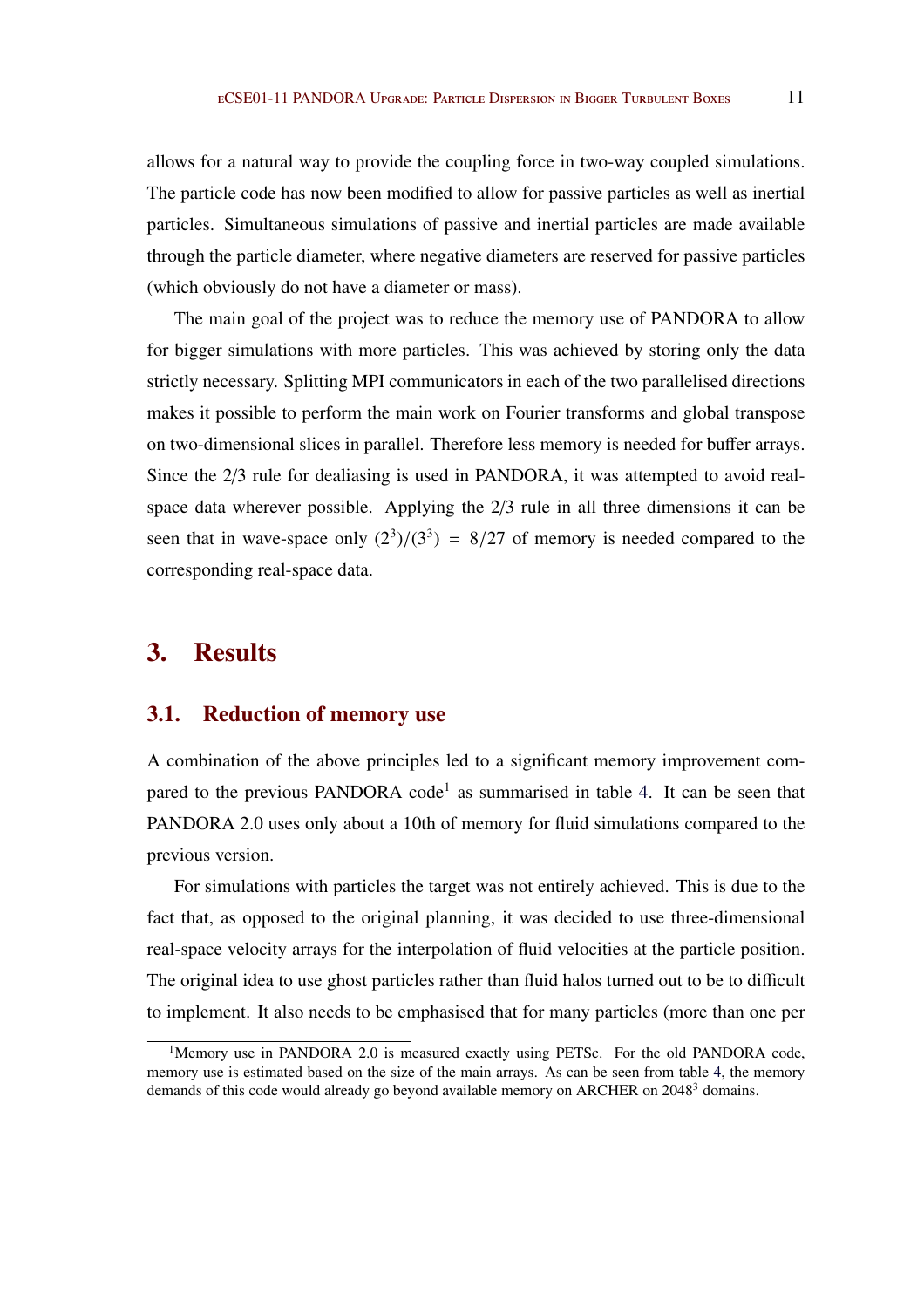<span id="page-11-0"></span>

| Grid size (real space)                | $1024^3$ | $2048^3$        | $4096^3$ | $2048^3$      |
|---------------------------------------|----------|-----------------|----------|---------------|
| <b>ARCHER</b> nodes                   | 32       | 64              | 128      | 64            |
| Cores                                 | 512      | 1024            | 2048     | 1536          |
| Particles                             |          | $\qquad \qquad$ |          | 8,589,934,592 |
| Memory/node in PANDORA (estimate)     | $20$ GB  | 80 GB           |          |               |
| Memory/node in PANDORA 2.0 (target)   | $3.5$ GB | 14 GB           | 54 GB    | $25$ GB       |
| Memory/node in PANDORA 2.0 (achieved) | $1.9$ GB | 6.3 GB          | 23.8 GB  | 32.5 GB       |

Table 4: Memory improvements in PANDORA 2.0

control volume) fluid halos are more memory saving.

#### 3.2. Enabling simulations on bigger domains

One of the main objectives of this project was to overcome the limitations of the previous code as to the size of the simulation domain. The new code was successfully tested up to 8192<sup>3</sup> domains, using 12288 ARCHER cores. The biggest tests that were performed during the eCSE project are listed in table [5.](#page-12-0) Although the largest simulation with particles was performed on a 2048<sup>3</sup> grid with one particle per control volume, this is by no means the absolute limit. This grid size is already sufficiently big to test the correct implementation of 64-bit integers for the array indexing, which is a prerequisite for any computing grid or number of particles that goes beyond 2 147 483 648 =  $2^{31}$ , as is the case for 2048<sup>3</sup> domains. All of these simulations demonstrate that the new code is appropriate for simulations at very competitive sizes with a moderate use of computing resources.

#### 3.3. Performance of fluid simulations

We performed simulations of a relatively small size to compare the old and new codes. The  $128<sup>3</sup>$  was chosen to allow serial simulations with the old, more memory-consuming code. The strong scaling is shown in figure [3](#page-12-0) with the speed-up on the left-hand side and the computing time for 10 time steps on the right-hand side. It is immediately ob-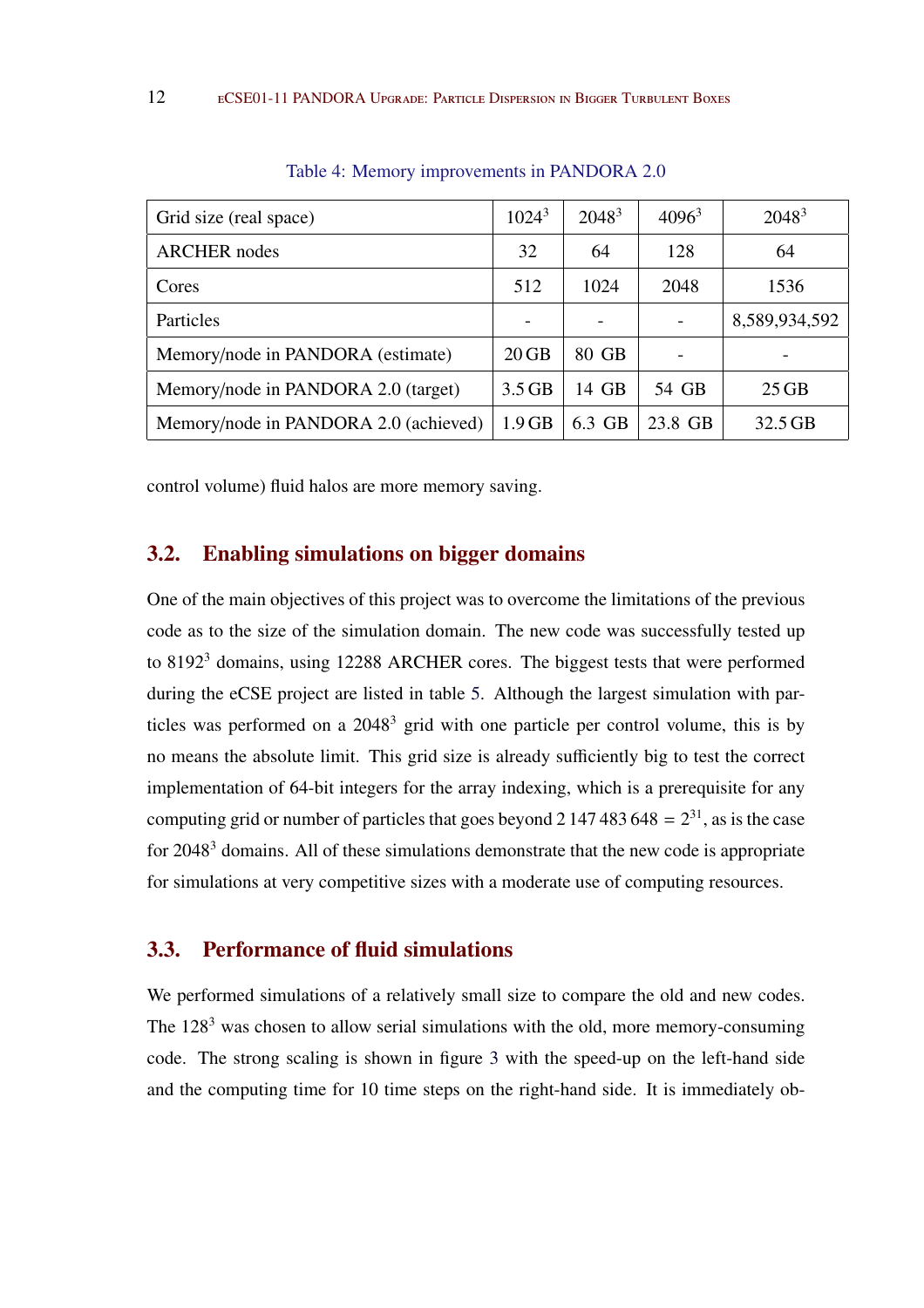<span id="page-12-0"></span>

| Grid size (real space)     | $4096^3$ | $4096^3$ | 8192 <sup>3</sup> | $2048^3$      |
|----------------------------|----------|----------|-------------------|---------------|
| ARCHER nodes (goal)        | 128      | 128      | 1280              | 64            |
| ARCHER nodes (achieved)    | 64       | 128      | 512               | 64            |
| Cores                      | 1536     | 2048     | 12288             | 1536          |
| Particles                  |          |          |                   | 8,589,934,592 |
| Memory/node in PANDORA 2.0 | 46.9 GB  | 23.8 GB  | 48.0 GB           | 32.5 GB       |

Table 5: Overview of the largest simulations performed so far



Figure 3: Strong scaling of fluid simulations on ARCHER using PANDORA and PAN-DORA 2.0. The left-hand side shows the speed-up, the right-hand side the computing time for 10 time steps on a  $128<sup>3</sup>$  domain. The dashed lines indicate ideal scaling.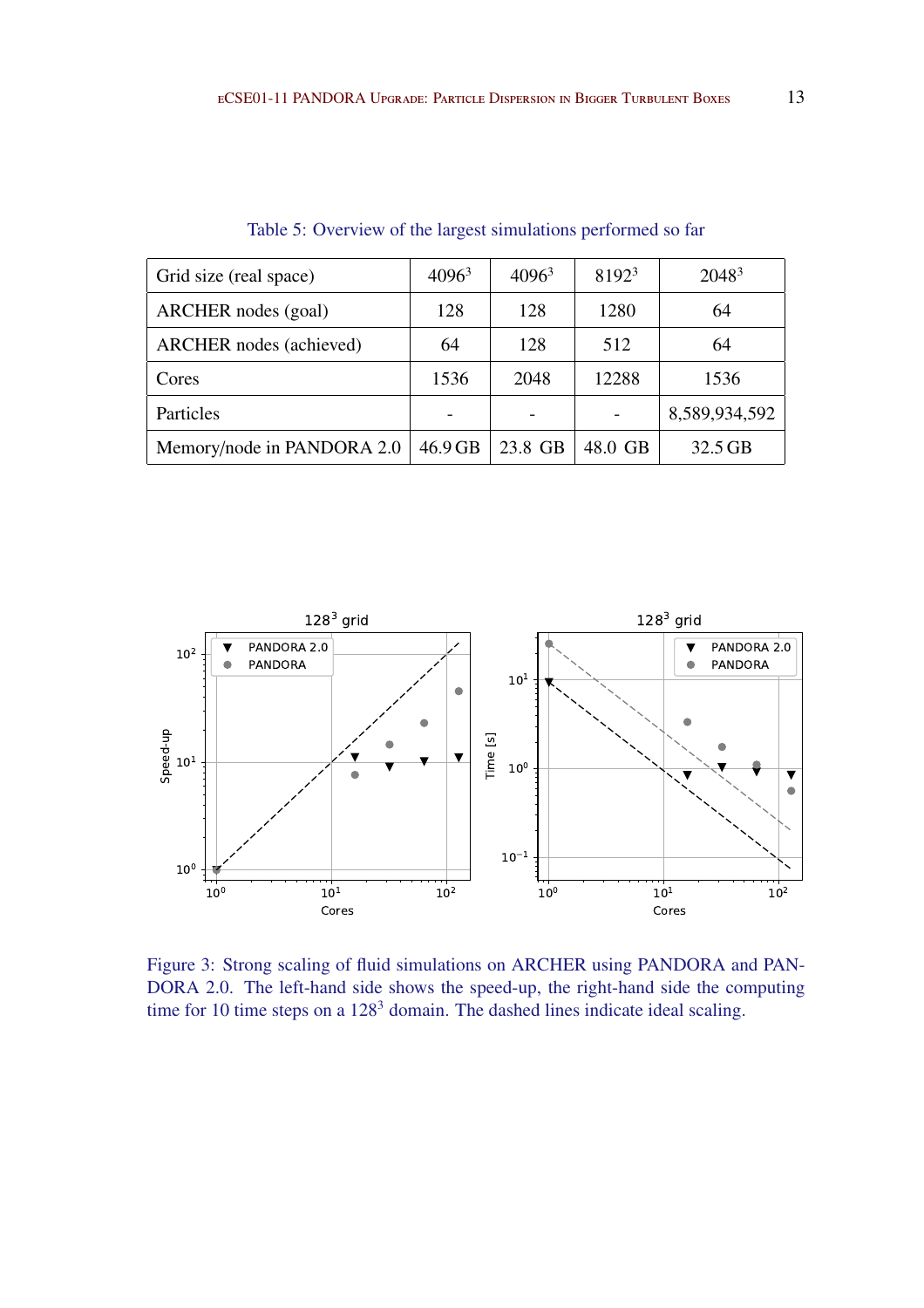

Figure 4: Strong scaling of fluid simulations on ARCHER using PANDORA 2.0. The computing time for 10 time steps is shown for  $128^3$ ,  $512^3$ ,  $1024^3$ ,  $2048^3$  and  $4096^3$  domains. The dashed lines indicate ideal scaling.

vious that the scaling behaviour of the new code is more complex. While on 16 cores an almost ideal speed-up is achieved, better than the old PANDORA code, the speed-up stagnates on more cores. The old code on the other hand shows a linear, but less than ideal, scaling behaviour. However in all simulations except for the one on 128 cores the new code is faster. These results can be explained with a significant reduction in computing time as only non-zero values are included in the wave-space arrays, which leads to a communication overhead when more processes than necessary are chosen.

As can be seen from figure 4, the good speed-up at the lower end of the scaling plot can be replicated at larger domain sizes. Although the code does not reach ideal scalability, it does come close when used on a reasonable number of cores.

The weak scaling is shown in figure [5.](#page-14-0) The left-hand side shows a comparison of PANDORA and PANDORA 2.0 under identical conditions, while the right-hand side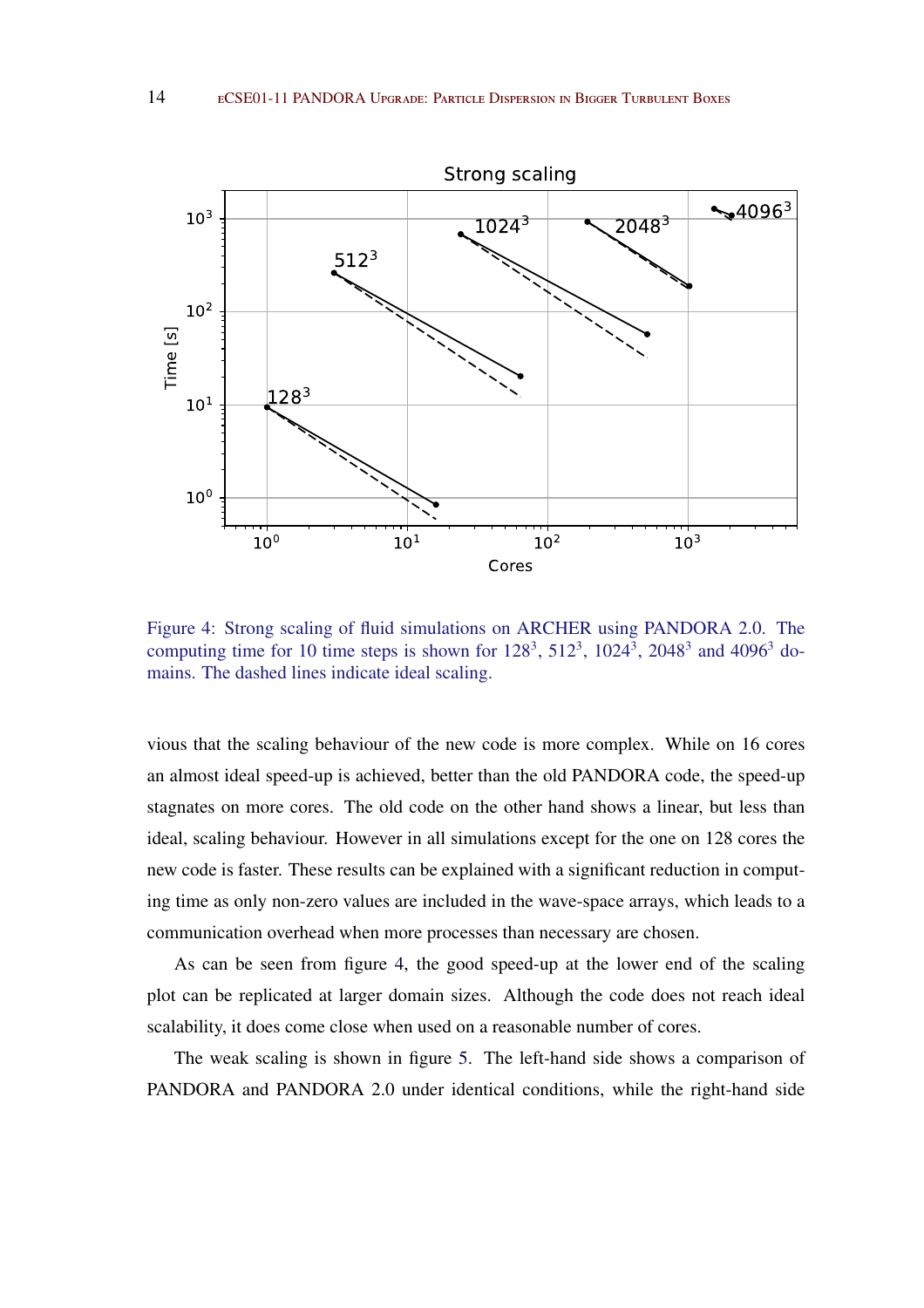<span id="page-14-0"></span>

Figure 5: Weak scaling of fluid simulations on ARCHER using PANDORA and PAN-DORA 2.0. The left-hand side shows the computing time for 10 time steps on  $128^3$ ,  $256^3$ ,  $512<sup>3</sup>$  and  $1024<sup>3</sup>$  domains, the right-hand side shows the computing time for 10 time steps on  $512^3$ ,  $1024^3$ ,  $2048^3$ ,  $4096^3$  and  $8192^3$  domains.

shows larger simulation. It can be seen that, not unexpected for a global spectral code, the communication overhead leads to longer simulation times with growing domain sizes. It is also striking that on all domain sizes where a comparison is possible, a significant speed-up in comparison to the previous PANDORA version has been achieved.

#### 3.4. Performance of fluid simulations with particles

PANDORA has always been intended to be used for turbulence simulations including Lagrangian inertial particles. In PANDORA 2.0 we have included passive particles so Lagrangian fluid statistics are another application area. With this purpose in mind, the scalability of the code with particles is more essential than the performance of pure fluid simulations. First scalability tests of the new code have been performed on a  $256<sup>3</sup>$  grid with one particle per control volume for strong scaling (left-hand side of figure [6\)](#page-15-0) and on  $256^3$ ,  $512^3$ ,  $1024^3$  and  $2048^3$  domains, also with one particle per control volume, for the weak scaling (right-hand side of figure [6\)](#page-15-0). The strong scaling is close to ideal scal-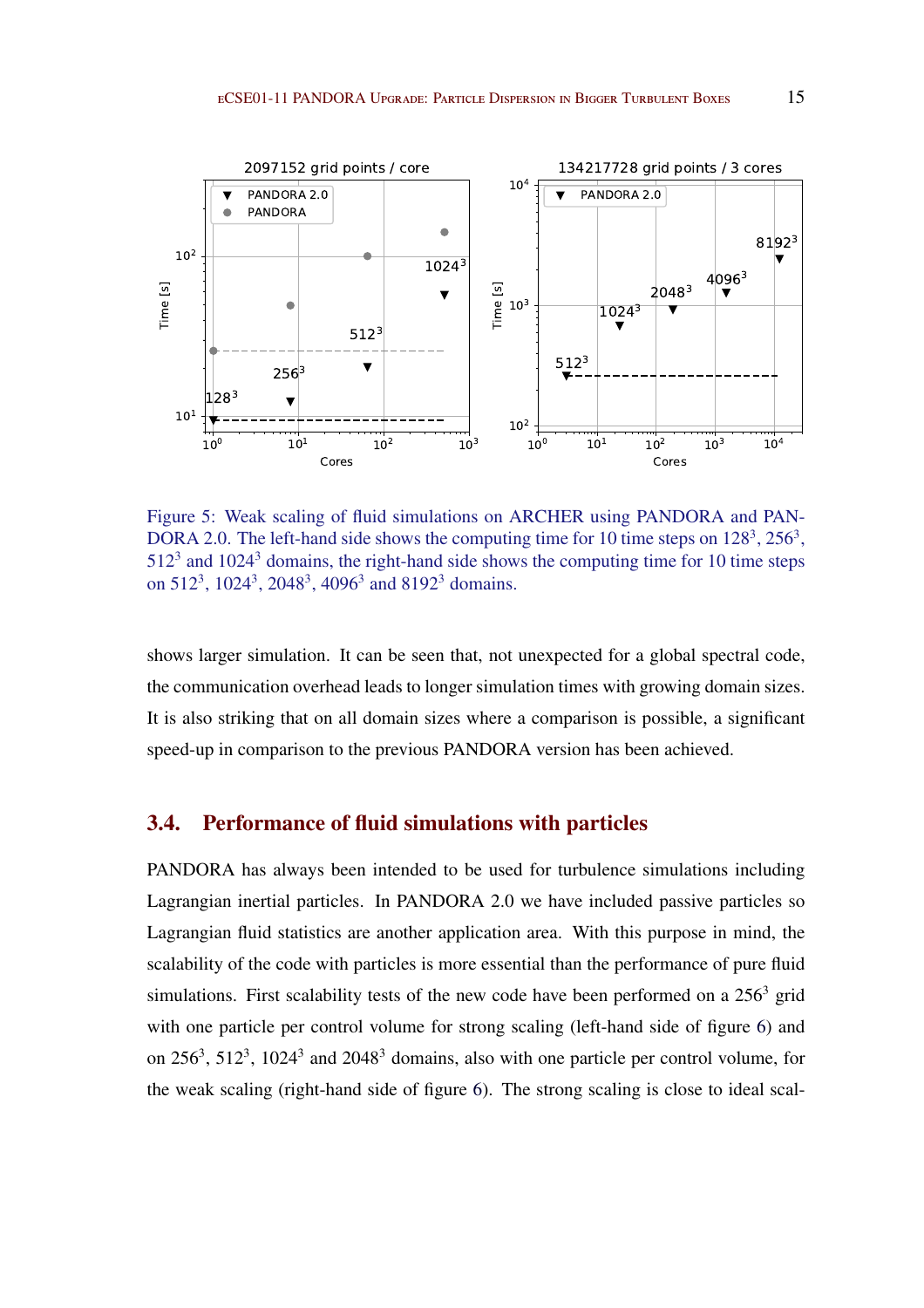<span id="page-15-0"></span>

Figure 6: Strong and weak scaling of PANDORA 2.0 for one time step with one particle per control volume. The strong scaling simulations were performed on a 256<sup>3</sup> domain, the weak scaling tests on  $256^3$ ,  $512^3$ ,  $1024^3$  and  $2048^3$  domains. The dashed line indicates ideal scaling.

ability. Only the simulation on 192 cores, corresponding to about 87381 particles per process, shows minimally less than ideal speed-up, indicating that at this point some of the communication starts becoming relevant. The weak scaling tests were performed under exactly the same conditions for all domain-sizes, which means that although the work load per process is about the same, the likelihood of particles moving between different processes increases, therefore leading to more communication. This is reflected in the weak scalability results, which show an increase in simulation times. In practice bigger domains would be typically used to achieve higher Reynolds number. The number of particles moving between processes will also depend on the particles themselves. Therefore the weak scalability will need to be revisited for actual applications.

#### 3.5. Parallel I/O

The parallel file reading and writing routines for fluids and particles are largely identical in PANDORA 2.0, whereas the old code only has a test implementation for particle restart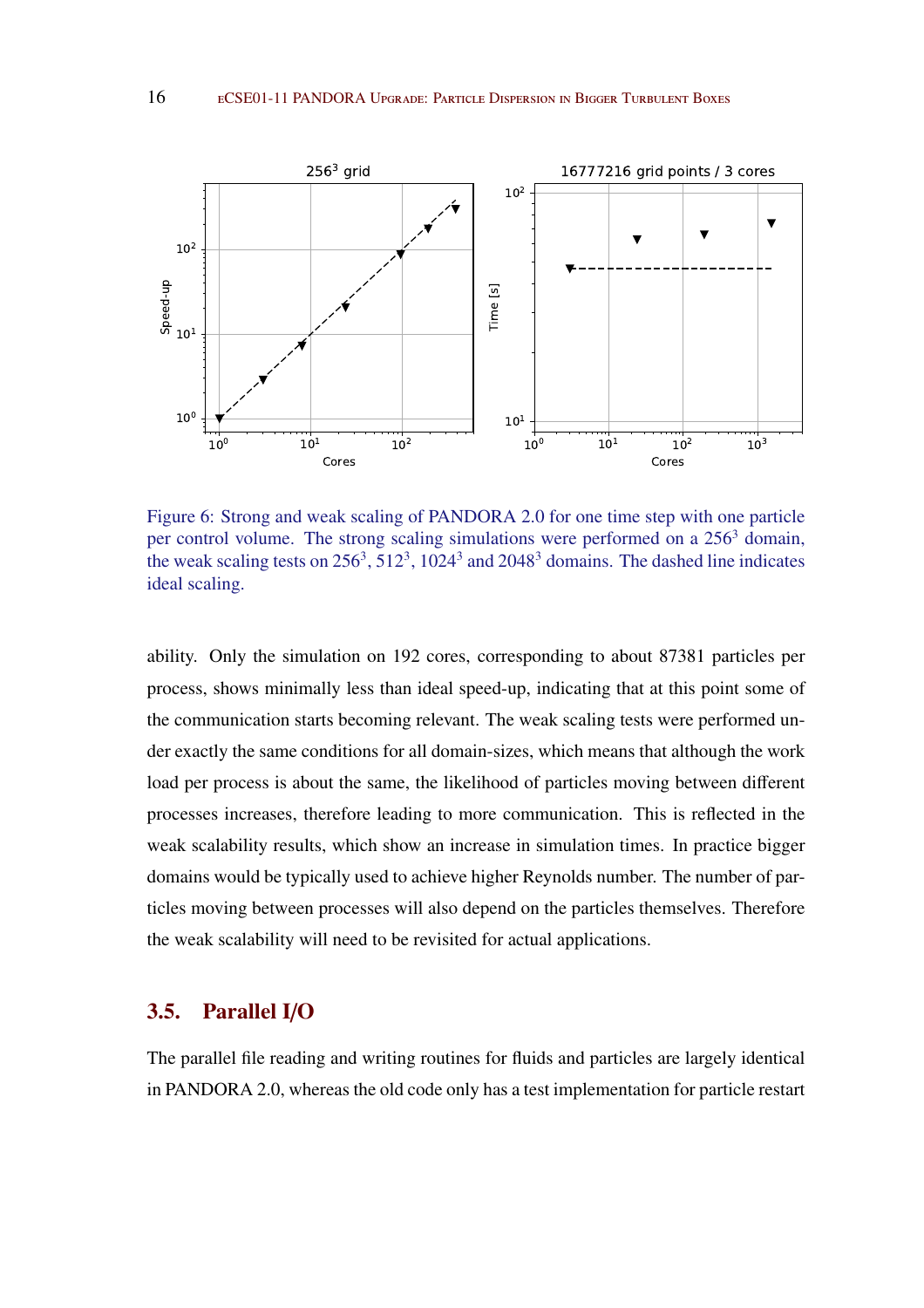files. We therefore limited tests of the restart file routines to the fluid information. Table 6 gives an overview of the results. The difference in file size between PANDORA and PANDORA 2.0 is due to the omission of non-zero values. Writing times have been reduced by roughly the time corresponding to the reduction in data volume.

| Grid                       | $512^3$ | $1024^3$ | $1024^3$ | $1024^3$ |
|----------------------------|---------|----------|----------|----------|
| Cores                      | 64      | 24       | 512      | 1536     |
| File size [Gb] PANDORA 2.0 | 0.89    | 7.13     | 7.13     | 7.13     |
| File size [Gb] PANDORA     | 3.01    |          | 24.05    |          |
| Time [s] PANDORA 2.0       | 2.174   | 63.626   | 14.809   | 19.196   |
| Time [s] PANDORA           | 16.642  |          | 48.743   |          |

Table 6: Overview of test runs for parallel file writing.

#### 3.6. First validation runs of the new code

We used the well-known dissipation constant  $C_{\epsilon}$  to compare results of PANDORA 2.0 with some published results [\[7,](#page-18-0) [9\]](#page-19-0), as shown in figure [7.](#page-17-0) Our simulations were performed on domain sizes ranging from  $128<sup>3</sup>$  to  $1024<sup>3</sup>$ . All results are lower than those obtained by [\[7\]](#page-18-0), which, as discussed by the authors of that article, could be due to the forcing, which in our simulations was applied to the lowest two wavemodes. These results are consistent with results obtained with the previous PANDORA version [\[12\]](#page-19-0).

## 4. Conclusions

A new version of PANDORA has been implemented within this eCSE project. The memory use of the code has been drastically reduced and the parallelisation has been changed from a slab decomposition to a pencil decomposition, which enables the use of the new PANDORA 2.0 on very big simulation domains. So far the code has been successfully tested on simulation grids up to  $8192<sup>3</sup>$ . The strong scalability of simulations with particles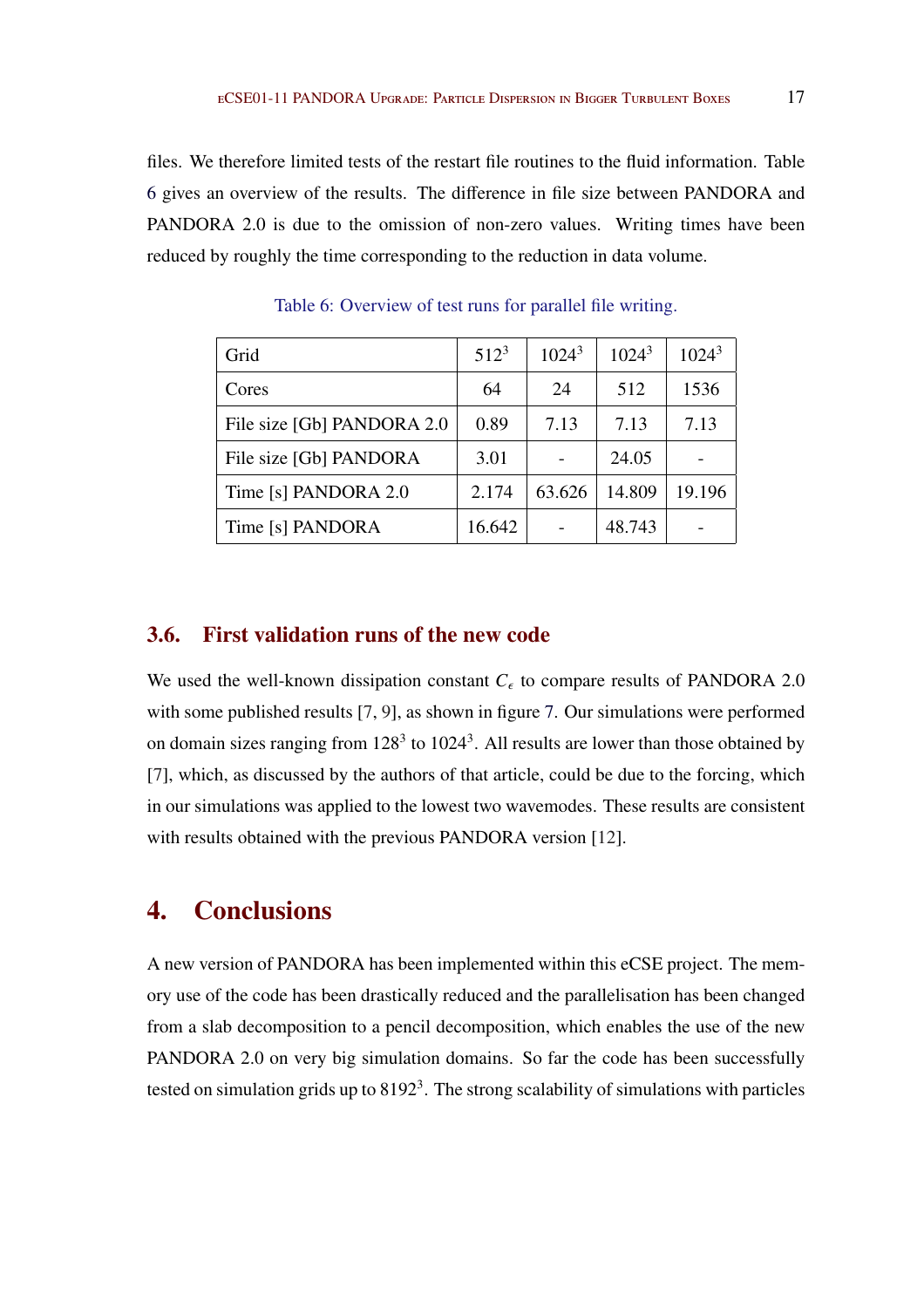<span id="page-17-0"></span>

Figure 7: The dissipation constant  $C_{\epsilon}$  computed with PANDORA 2.0 compared to published results [\[7](#page-18-0), [9](#page-19-0)]

has proven to be near ideal scalability. Fluid simulations show reasonably good scaling behaviour within certain limits, which allow for a good performance on all domain sizes.

The use of PETSc for implementing the parallel arrays as well as parallel file reading and writing ensures that future extensions are easier to implement. Possible additions include the implementation of a non-periodic direction, for which the linear algebra routines provided by PETSc might be useful, and an extended choice of file formats, many of which are directly accessible through PETSc. As the code follows the Fortran 2003/2008 standards and extensive use of C data types has been made, both through the PETSc and FFTW libraries and through the ISO C bindings of Fortran, interoperability with C or C++ functions is significantly easier than in the old PANDORA code.

## 5. Acknowledgements

This work was funded under the embedded CSE programme of the ARCHER UK National Supercomputing Service http://[www.archer.ac.uk.](http://www.archer.ac.uk)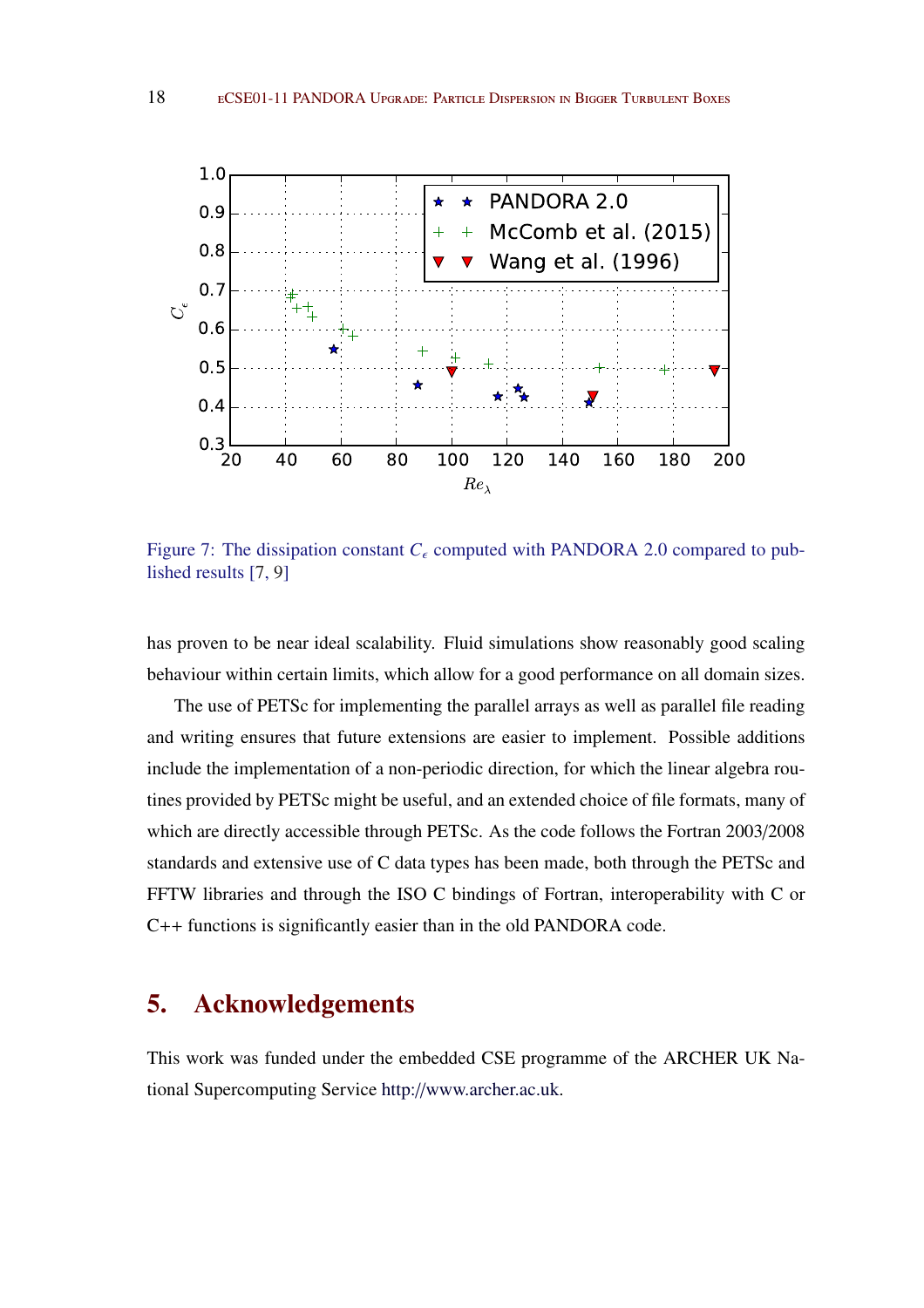## <span id="page-18-0"></span>**References**

- [1] Satish Balay, William D. Gropp, Lois Curfman McInnes, and Barry F. Smith. Efficient management of parallelism in object oriented numerical software libraries. In E. Arge, A. M. Bruaset, and H. P. Langtangen, editors, *Modern Software Tools in Scientific Computing*, pages 163–202. Birkhäuser Press, 1997.
- [2] Satish Balay, Shrirang Abhyankar, Mark F. Adams, Jed Brown, Peter Brune, Kris Buschelman, Lisandro Dalcin, Alp Dener, Victor Eijkhout, William D. Gropp, Dinesh Kaushik, Matthew G. Knepley, Dave A. May, Lois Curfman McInnes, Richard Tran Mills, Todd Munson, Karl Rupp, Patrick Sanan, Barry F. Smith, Stefano Zampini, Hong Zhang, and Hong Zhang. PETSc Web page. http://[www.mcs.anl.gov](http://www.mcs.anl.gov/petsc)/petsc, 2018. URL http://[www.mcs.anl.gov](http://www.mcs.anl.gov/petsc)/petsc.
- [3] Satish Balay, Shrirang Abhyankar, Mark F. Adams, Jed Brown, Peter Brune, Kris Buschelman, Lisandro Dalcin, Alp Dener, Victor Eijkhout, William D. Gropp, Dinesh Kaushik, Matthew G. Knepley, Dave A. May, Lois Curfman McInnes, Richard Tran Mills, Todd Munson, Karl Rupp, Patrick Sanan, Barry F. Smith, Stefano Zampini, Hong Zhang, and Hong Zhang. PETSc users manual. Technical Report ANL-95/11 - Revision 3.10, Argonne National Laboratory, 2018. URL http://[www.mcs.anl.gov](http://www.mcs.anl.gov/petsc)/petsc.
- [4] Iain Bethune, Antonia BK Collis, Lennon ON ARAIGH, David Scott, and Prashant Valluri. Developing a scalable and flexible high-resolution dns code for two-phase flows. 2015.
- [5] M. Frigo and S. G. Johnson. The design and implementation of FFTW3. In *Proceedings of the IEEE*, volume 93, pages 216–231, 2005.
- [6] Aditya U Karnik. *Direct numerical investigations of dilute dispersed flows in homogeneous turbulence*. PhD thesis, University of Southampton, 2012.
- [7] WD McComb, A Berera, SR Yoffe, and MF Linkmann. Energy transfer and dissipation in forced isotropic turbulence. *Physical Review E*, 91(4):043013, 2015.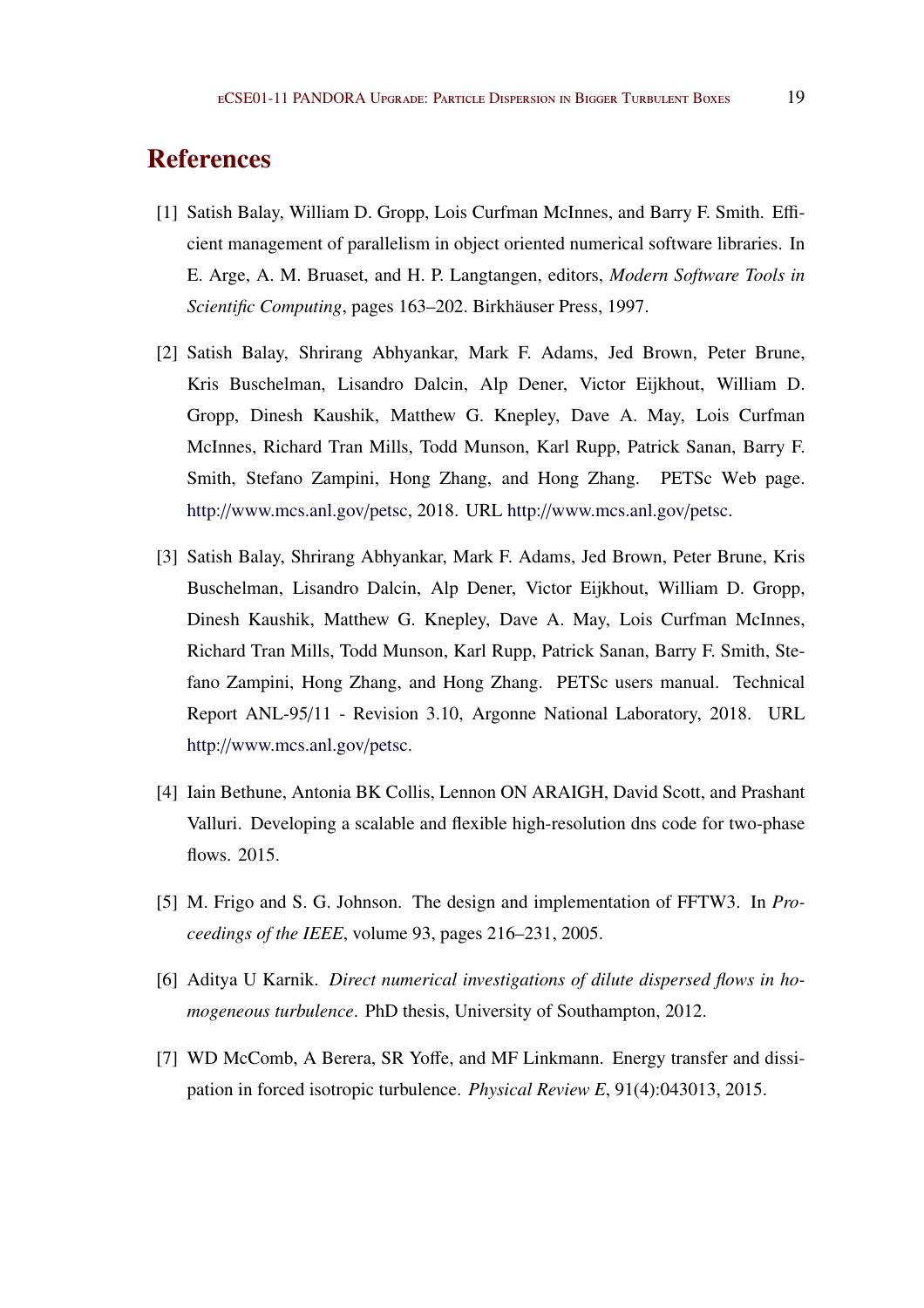- <span id="page-19-0"></span>[8] S. J. Scott. *A PDF Based Method for Modelling Polysized Particle Laden Turbulent Flows Without Size Class Discretization*. PhD thesis, Imperial College London, 2006.
- [9] Lian-Ping Wang, Shiyi Chen, James G Brasseur, and John C Wyngaard. Examination of hypotheses in the kolmogorov refined turbulence theory through highresolution simulations. part 1. velocity field. *Journal of Fluid Mechanics*, 309:113– 156, 1996.
- [10] JH Williamson. Low-storage runge-kutta schemes. *Journal of Computational Physics*, 35(1):48–56, 1980.
- [11] Thorsten Wittemeier. Performance Analysis of the DNS and Particle Transport Model PANDORA. Technical report, University of Southampton, 2016.
- [12] Thorsten Wittemeier and John S Shrimpton. Explanation of differences in experimental and computational results for the preferential concentration of inertial particles. *Computers* & *Fluids*, 173:37–41, 2018.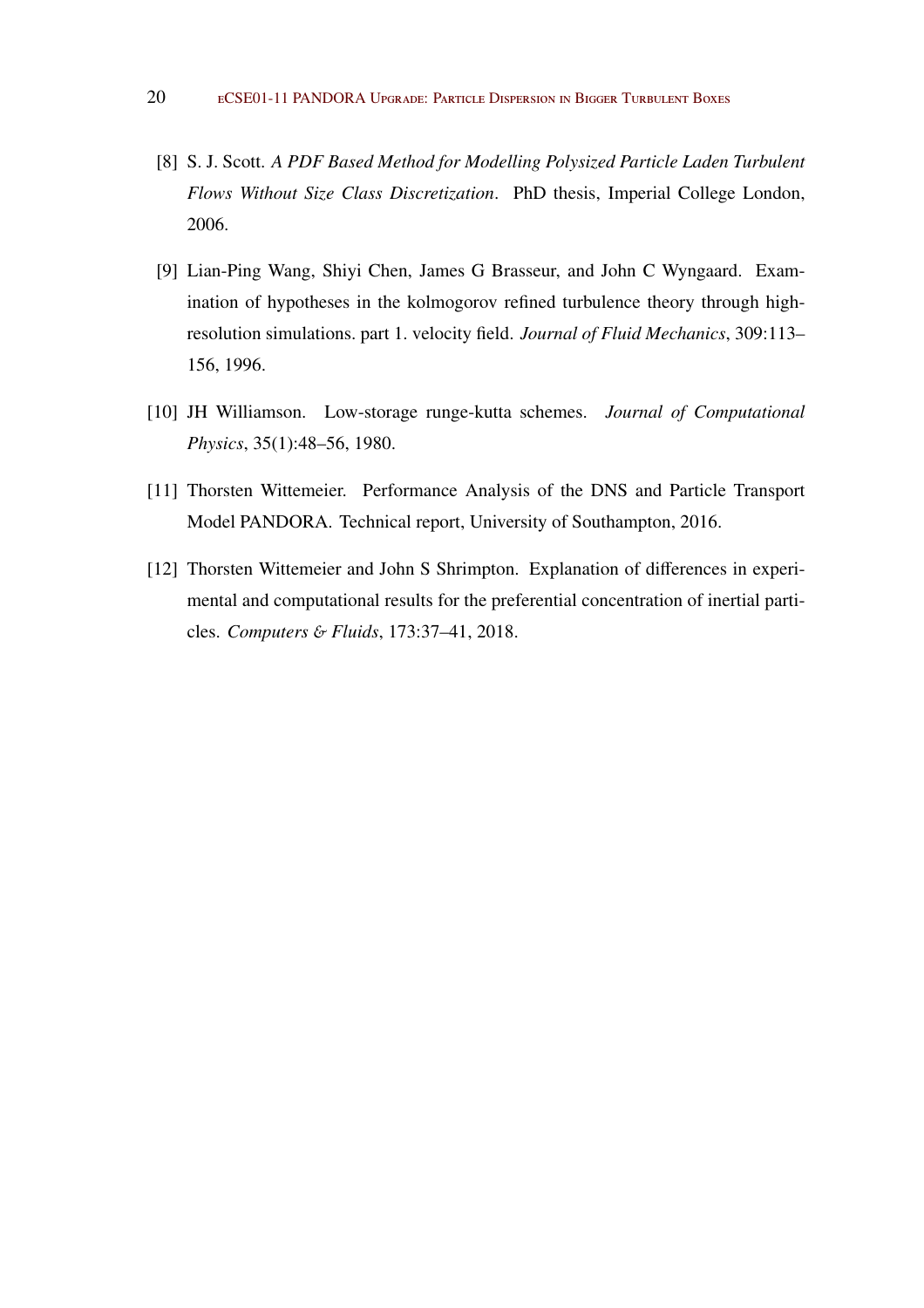## Appendix - Scalability Data

Table 7: Strong scaling of fluid simulations on ARCHER using PANDORA and PAN-DORA 2.0. Times are for 10 time steps.

| Cores                | $\mathbf{1}$ | 16                              | 32             | -64   | 128       |
|----------------------|--------------|---------------------------------|----------------|-------|-----------|
| Grid                 |              | $128^3$ $128^3$ $128^3$ $128^3$ |                |       | $128^{3}$ |
| Time [s] PANDORA 2.0 | 9.43         | 0.85                            | 1.04           | 0.93  | 0.85      |
| Speed-up PANDORA 2.0 | 1.00         | 11.14 9.07                      |                | 10.19 | 11.07     |
| Time [s] PANDORA     | 25.67        |                                 | 3.36 1.76 1.11 |       | 0.56      |
| Speed-up PANDORA     | 1.00         | 7.63                            | 14.58          | 23.10 | 45.59     |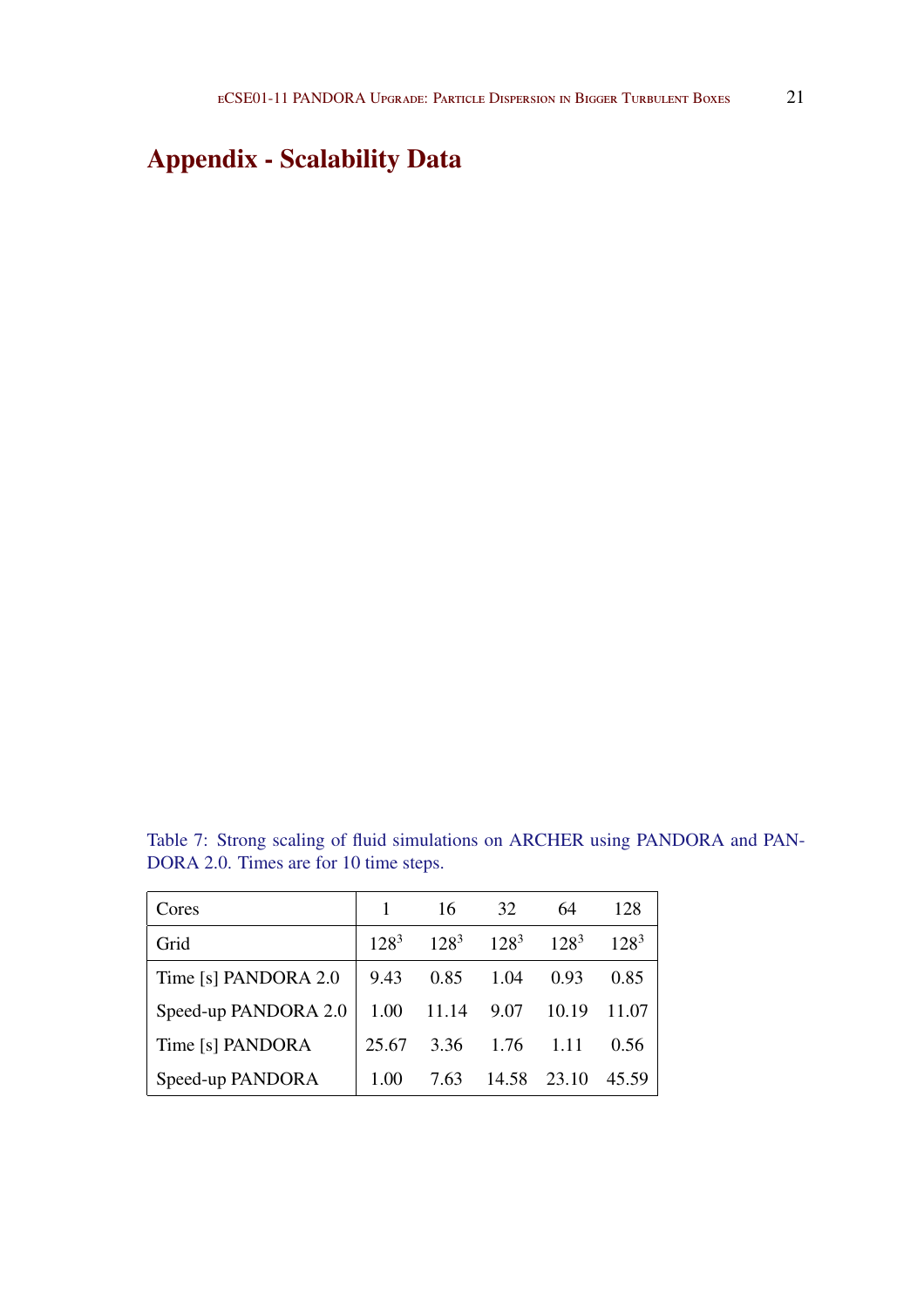Table 8: Strong scaling of fluid simulations on ARCHER using PANDORA 2.0. Times are for 10 time steps.

| Cores                                                                             | 16 | $\mathcal{L}$           | 64      |
|-----------------------------------------------------------------------------------|----|-------------------------|---------|
| Grid                                                                              |    | $128^3$ $128^3$ $512^3$ | $512^3$ |
| Time [s] $\begin{array}{ l} 9.43 \quad 0.85 \quad 261.51 \quad 20.32 \end{array}$ |    |                         |         |

Table 9: Strong scaling of fluid simulations on ARCHER using PANDORA 2.0 (continued). Times are for 10 time steps.

| Cores                                                       | 24 | 512 | 192 | 1024 | 1536                                                  | 2048 |
|-------------------------------------------------------------|----|-----|-----|------|-------------------------------------------------------|------|
| Grid                                                        |    |     |     |      | $1024^3$ $1024^3$ $2048^3$ $2048^3$ $4096^3$ $4096^3$ |      |
| Time [s] $\vert$ 681.13 57.34 926.96 188.95 1278.45 1084.16 |    |     |     |      |                                                       |      |

Table 10: Weak scaling of fluid simulations on ARCHER using PANDORA and PAN-DORA 2.0. Times are for 10 time steps.

| Cores                                         |  | 64                                | 512 |
|-----------------------------------------------|--|-----------------------------------|-----|
| Grid                                          |  | $128^3$ $256^3$ $512^3$ $1024^3$  |     |
| Time [s] PANDORA 2.0   9.43 12.35 20.32 57.34 |  |                                   |     |
| Time [s] PANDORA                              |  | $\vert$ 25.67 49.36 100.44 141.98 |     |

Table 11: Weak scaling of fluid simulations on ARCHER using PANDORA 2.0. Times are for 10 time steps.

| Cores                                                 | $\overline{\mathbf{3}}$ | 24 | 192 | 1536                                                                                             | 12288 |
|-------------------------------------------------------|-------------------------|----|-----|--------------------------------------------------------------------------------------------------|-------|
| Grid                                                  |                         |    |     | $\vert$ 512 <sup>3</sup> 1024 <sup>3</sup> 2048 <sup>3</sup> 4096 <sup>3</sup> 8192 <sup>3</sup> |       |
| Time [s] $\vert$ 261.52 681.13 926.96 1278.45 2444.87 |                         |    |     |                                                                                                  |       |